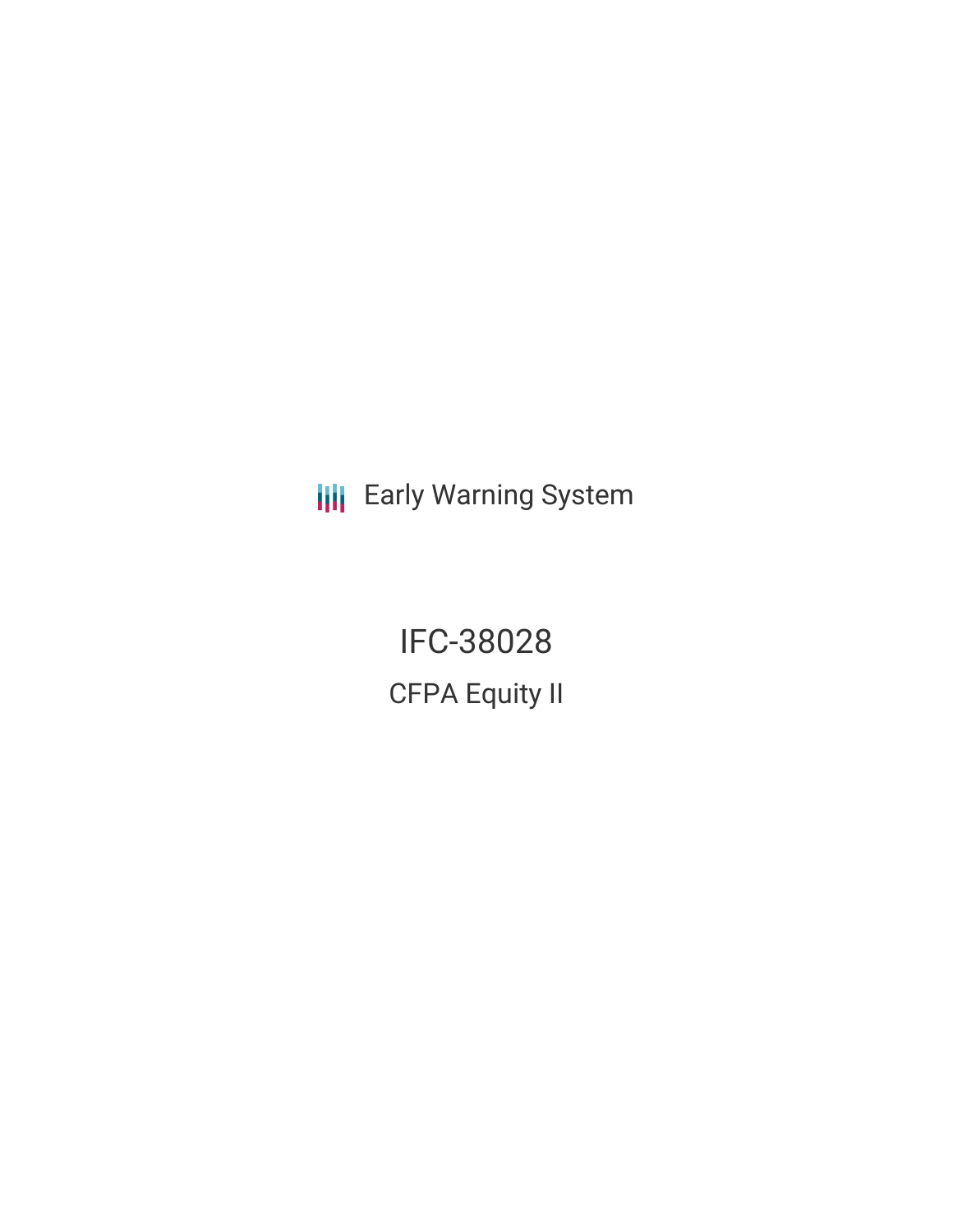# **Quick Facts**

冊

| <b>Countries</b>               | China                                    |
|--------------------------------|------------------------------------------|
| <b>Specific Location</b>       | Nation wide China                        |
| <b>Financial Institutions</b>  | International Finance Corporation (IFC)  |
| <b>Status</b>                  | Active                                   |
| <b>Bank Risk Rating</b>        | FI                                       |
| <b>Voting Date</b>             | 2016-05-02                               |
| <b>Borrower</b>                | CFPA MICROFINANCE MANAGEMENT LIMITED CO. |
| <b>Sectors</b>                 | Finance                                  |
| <b>Investment Type(s)</b>      | Equity                                   |
| <b>Investment Amount (USD)</b> | \$25.00 million                          |
| <b>Project Cost (USD)</b>      | \$25,00 million                          |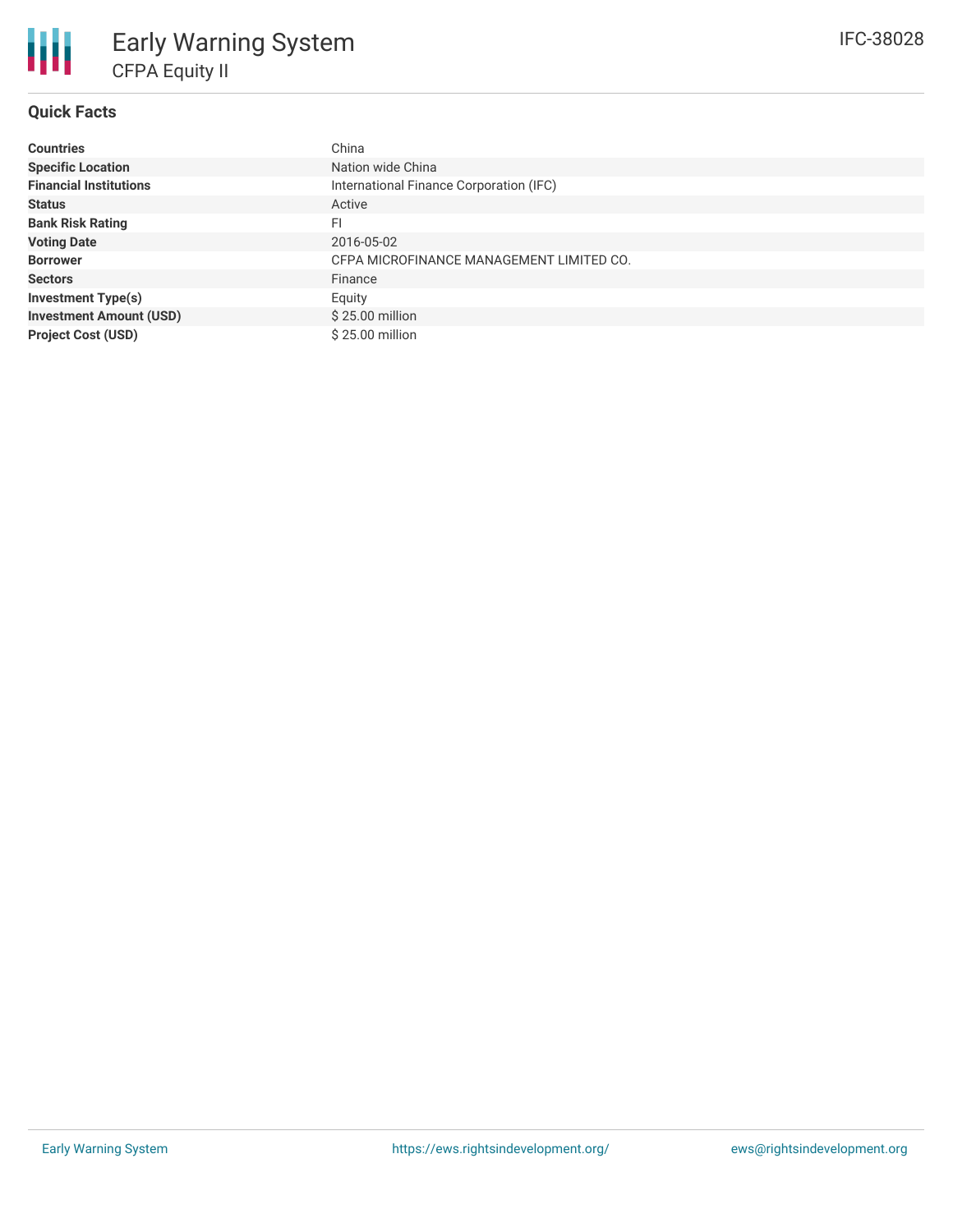

# **Project Description**

The proposed project entails IFC's additional equity investment of up to RMB160 million (US\$25 million equivalent) in CFPA Microfinance Management Co., Ltd. ("CFPA MF", the "Company").

CFPA MF is a leading microfinance company dedicated to rural finance. IFC is an existing shareholder of the Company and also provided a RMB equivalent US\$20 million five year senior loan to CFPA MF. Successfully transformed from a poverty alleviation project, the Company has experienced substantial growth with geographic expansion to 166 counties in 17 provinces, and with deep outreach to 306,101 active customers. By 2015, the outstanding portfolio of CFPA MF reached RMB2.6 billion (US\$400 million), representing a five year CAGR of 46.3%. Given its proven track record and demonstrated development impact, IFC would like to continue to support the Company for future expansion.

Expected development impact

1. Promoting financial inclusion: IFC's investment will strengthen the capital of CFPA MF, enable it to leverage more resources and funding to support the geographic and portfolio expansion of the Company.

2. Creating opportunities for disadvantaged groups: As 97% of CFPA MF's customers are rural households with at most a middle school education, and over 90% of them are women, IFC's investment in CFPA MF promote financial inclusion for disadvantaged groups who are underserved and not covered by traditional financial institutions.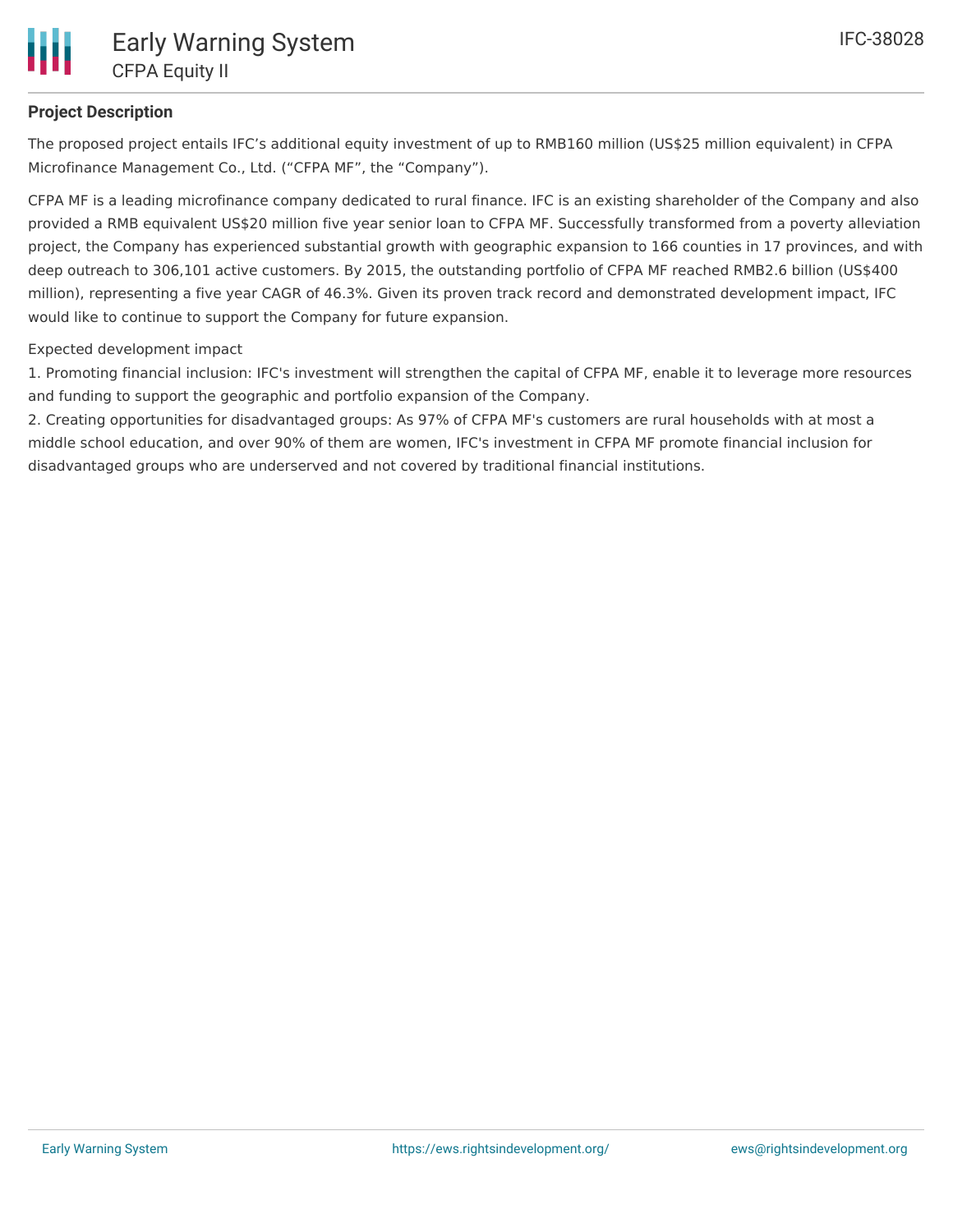## **Investment Description**

• International Finance Corporation (IFC)

CFPA MF is currently sponsored by China Foundation of Poverty Alleviation ("CFPA Foundation"). CFPA Foundation was established in 1989 with a mission to alleviate poverty in China. The Foundation is regulated by the State Council Leading Group Office of Poverty Alleviation and Development ("CPAD"), and is currently the largest civil society organization working in the field of poverty reduction in China. At present, CFPA Foundation holds 62.7% stake in CFPA MF, with the remaining shareholdings held by IFC (19.2%) and Sequoia Capital (18.1%).

### **Financial Intermediary**

Financial Intermediary: A commercial bank or financial institution that receives funds from a development bank. A financial intermediary then lends these funds to their clients (private actors) in the form of loans, bonds, guarantees and equity shares. Financial intermediaries include insurance, pension and equity funds. The direct financial relationship is between the development bank and the financial intermediary.

CFPA Microfinance [Management](file:///actor/903/) Co Ltd (Financial Intermediary)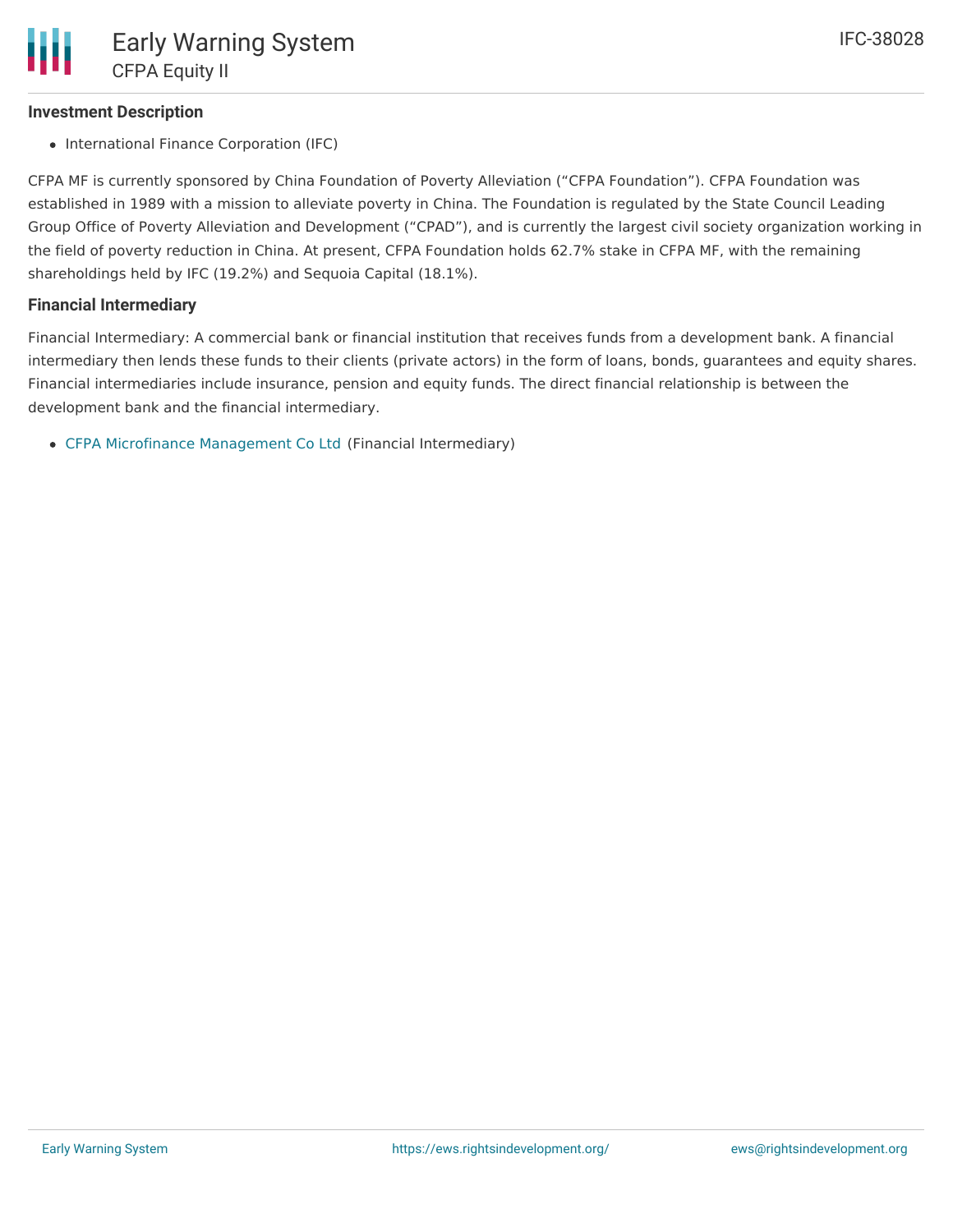

## **Private Actors Description**

CFPA MF is a leading microfinance company dedicated to rural finance. CFPA MF is currently sponsored by China Foundation of Poverty Alleviation ("CFPA Foundation"). CFPA Foundation was established in 1989 with a mission to alleviate poverty in China. The Foundation is regulated by the State Council Leading Group Office of Poverty Alleviation and Development ("CPAD"), and is currently the largest civil society organization working in the field of poverty reduction in China. At present, CFPA Foundation holds 62.7% stake in CFPA MF, with the remaining shareholdings held by IFC (19.2%) and Sequoia Capital (18.1%).